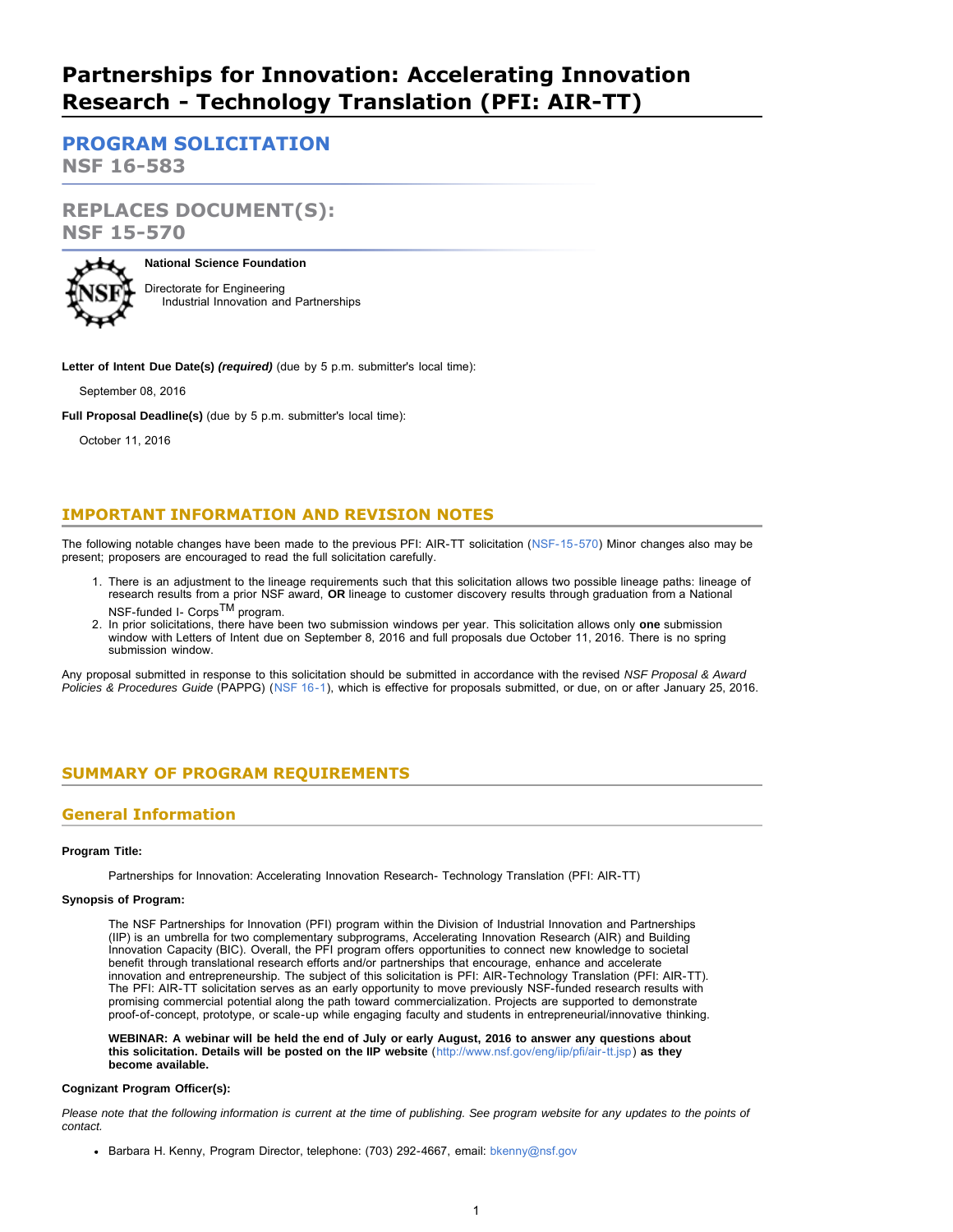### **Applicable Catalog of Federal Domestic Assistance (CFDA) Number(s):**

- 47.041 --- Engineering
- 47.049 --- Mathematical and Physical Sciences
- 47.050 --- Geosciences
- 47.070 --- Computer and Information Science and Engineering
- 47.074 --- Biological Sciences
- 47.075 --- Social Behavioral and Economic Sciences
- 47.076 --- Education and Human Resources
- 47.079 --- Office of International Science and Engineering
- 47.083 --- Office of Integrative Activities (OIA)

### **Award Information**

#### **Anticipated Type of Award:** Standard Grant or Continuing Grant

#### **Estimated Number of Awards:** 45 to 50

The budget for the PFI: AIR Technology Translation is up to \$200,000 for 18 months per award; approximately 45 - 50 awards will be made.

### **Anticipated Funding Amount:** \$10,000,000

Anticipated Funding Amount is subject to the availability of funds and the quality of proposals received.

### **Eligibility Information**

### **Who May Submit Proposals:**

Proposals may only be submitted by the following:

Academic / Research Institutions; includes universities and two- and four-year colleges (including community colleges) accredited in, and having a campus located in, the US acting on behalf of their faculty members. Includes non-profit academic / research institutions.

#### **Who May Serve as PI:**

### **Lineage Requirement: There are two paths to meet the lineage requirement: through NSF-supported research results, or NSF-supported (National I-CorpsTM) customer discovery results**

- 1. Principal Investigator (PI) or a co-PI must have had an NSF award that ended no more than 6-years prior to the chosen submission window's full proposal deadline date or be a current NSF award recipient. The proposed proof-of-concept or prototype/ scale-up must be derived from the research results and/or discoveries from this underlying NSF award **-OR-**
- 2. The Principal Investigator (PI) or a co-PI must have graduated as part of an NSF cohort from an NSFfunded National I- Corps<sup>TM</sup> program within the past 3 years. The proposed proof-of-concept or prototype/ scale-up must be based on technology for which customer discovery activities were performed under the I- CorpsTM national training. In other words, it is **not** sufficient to just have had I- CorpsTM training; rather

the customer discovery activities performed under the NSF-funded I- Corps<sup>TM</sup> grant need to be based on the technology that is proposed to be translated within the AIR-TT proposal.

Note: a proposal describing sole lineage to any of the following programs is not allowed and **may be returned without review**: Research Experiences for Undergraduates (REU), Research Experiences for Teachers (RET), the Graduate Research Fellowship Program (GRFP), PFI: AIR-TT, PFI: AIR-RA, Regional I-CorpsTM, and SBIR/STTR.

The PI must be a faculty member at a U.S. academic / research institution at the time of the award.

In addition to the PI, there must be at least one other participant on the project (e.g., someone listed as a co-PI, Senior Personnel, Other Professional, subawardee, consultant, collaborator, etc.) with explicit business experience (for example, someone from the technology transfer office, the business school, a local/regional development office, a business entity, etc.). This person must have an active role that is explicitly described along with the specification of a time commitment on the project.

#### **Limit on Number of Proposals per Organization:**

There are no restrictions or limits.

### **Limit on Number of Proposals per PI or Co-PI:** 1

No person may participate as the PI for more than one proposal submitted to any submission window of this PFI: AIR-TT solicitation. A PI may submit to consecutive submission windows; however, a resubmitted proposal that has not clearly taken into account the major comments or concerns resulting from the prior NSF review may be returned without review. The Foundation will treat the revised proposal as a new proposal, subject to the standard review procedures.

### **Proposal Preparation and Submission Instructions**

### **A. Proposal Preparation Instructions**

**Letters of Intent:** Submission of Letters of Intent is required. Please see the full text of this solicitation for further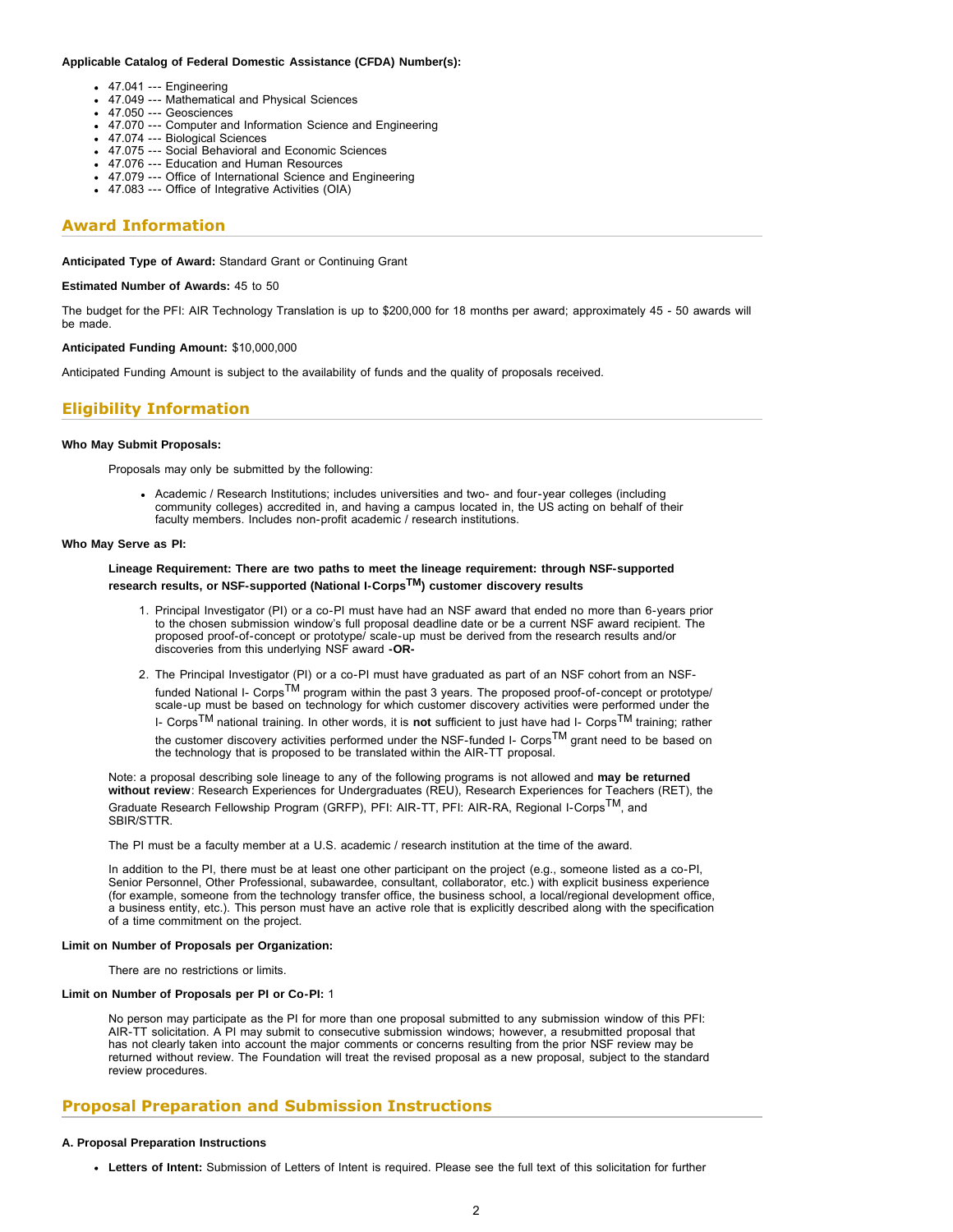information.

- **Preliminary Proposal Submission:** Not required
- **Full Proposals:**
	- Full Proposals submitted via FastLane: NSF Proposal and Award Policies and Procedures Guide, Part I: Grant Proposal Guide (GPG) Guidelines apply. The complete text of the GPG is available electronically on the NSF website at: [http://www.nsf.gov/publications/pub\\_summ.jsp?ods\\_key=gpg.](http://www.nsf.gov/publications/pub_summ.jsp?ods_key=gpg)
	- Full Proposals submitted via Grants.gov: NSF Grants.gov Application Guide: A Guide for the Preparation and Submission of NSF Applications via Grants.gov Guidelines apply (Note: The NSF Grants.gov Application Guide is available on the Grants.gov website and on the NSF website at: [http://www.nsf.gov/publications/pub\\_summ.jsp?](http://www.nsf.gov/publications/pub_summ.jsp?ods_key=grantsgovguide) [ods\\_key=grantsgovguide\)](http://www.nsf.gov/publications/pub_summ.jsp?ods_key=grantsgovguide)

### **B. Budgetary Information**

**Cost Sharing Requirements:**

Inclusion of voluntary committed cost sharing is prohibited.

**Indirect Cost (F&A) Limitations:**

Not Applicable

**Other Budgetary Limitations:**

Other budgetary limitations apply. Please see the full text of this solicitation for further information.

### **C. Due Dates**

**Letter of Intent Due Date(s)** *(required)* (due by 5 p.m. submitter's local time):

September 08, 2016

**Full Proposal Deadline(s)** (due by 5 p.m. submitter's local time):

October 11, 2016

# **Proposal Review Information Criteria**

### **Merit Review Criteria:**

National Science Board approved criteria. Additional merit review considerations apply. Please see the full text of this solicitation for further information.

### **Award Administration Information**

#### **Award Conditions:**

Additional award conditions apply. Please see the full text of this solicitation for further information.

### **Reporting Requirements:**

<span id="page-2-0"></span>Standard NSF reporting requirements apply.

### **TABLE OF CONTENTS**

- **[Summary of Program Requirements](#page-0-0)**
- I. **[Introduction](#page-3-0)**
- II. **[Program Description](#page-3-1)**
- III. **[Award Information](#page-3-2)**
- IV. **[Eligibility Information](#page-3-3)**
- V. **[Proposal Preparation and Submission Instructions](#page-4-0)**
	- A. [Proposal Preparation Instructions](#page-4-0) B. [Budgetary Information](#page-7-0)
	- C. [Due Dates](#page-8-0)
	- D. [FastLane/Grants.gov Requirements](#page-8-1)
- VI. **[NSF Proposal Processing and Review Procedures](#page-8-2)**
	- A. [Merit Review Principles and Criteria](#page-9-0)
	- B. [Review and Selection Process](#page-10-0)

#### VII. **[Award Administration Information](#page-10-1)**

- A. [Notification of the Award](#page-10-2)
- B. [Award Conditions](#page-10-3)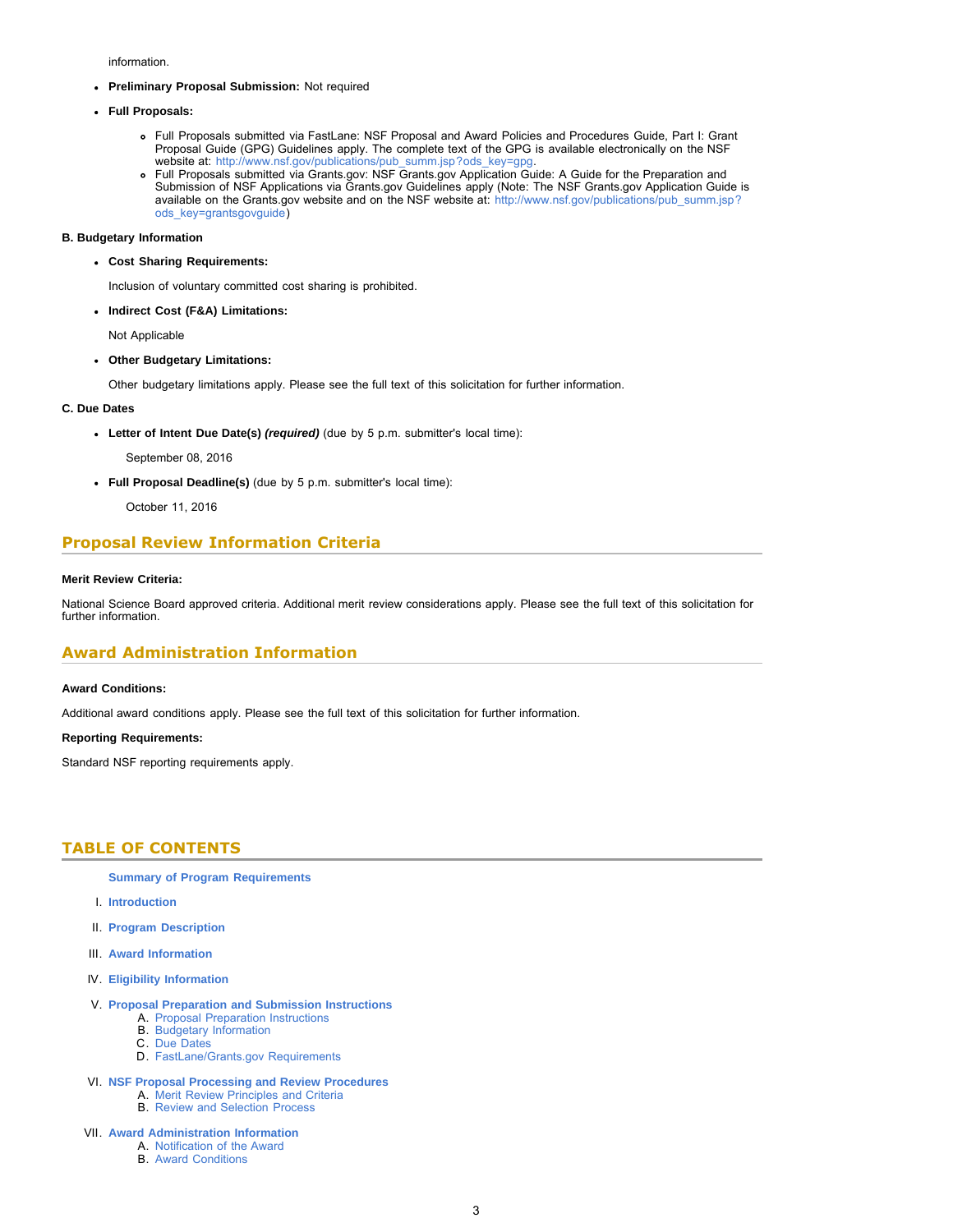- C. [Reporting Requirements](#page-11-0)
- VIII. **[Agency Contacts](#page-11-1)**
- IX. **[Other Information](#page-11-2)**

# <span id="page-3-0"></span>**I. INTRODUCTION**

The National Science Foundation (NSF) supports fundamental research and education in science and engineering to advance basic knowledge and provide benefit to society. The preponderance of NSF-funded research supports the discovery that enables innovation. It lays the scientific and engineering knowledge base for technological innovation to prosper. In synergy with this, research supported by the Division of Industrial Innovation and Partnerships (IIP) aims to systematically facilitate and accelerate the use of basic research results such that discovery is translated to innovation to realize its commercialization potential. In addition to the PFI: AIR-TT program (this solicitation), programs within IIP and NSF that contribute to this mission include Partnerships for Innovation: Building Innovation Capacity ([PFI: BIC](http://www.nsf.gov/eng/iip/pfi/bic.jsp)), Innovation Corps ([I-Corps](http://www.nsf.gov/news/special_reports/i-corps)<sup>TM</sup>), Small Business Innovation Research/Small Business Technology Transfer Research ([SBIR/STTR](http://www.nsf.gov/eng/iip/sbir/index.jsp?SBTR=SolicAS)), and Grant Opportunities for Academic Liaison with Industry ([GOALI](http://www.nsf.gov/funding/pgm_summ.jsp?pims_id=504699&SBTR=SolicAG)).

### <span id="page-3-1"></span>**II. PROGRAM DESCRIPTION**

The Directorate for Engineering (ENG) of the National Science Foundation (NSF) invites requests for funding under the Partnerships for Innovation: Accelerating Innovation Research- Technology Translation (PFI: AIR-TT) solicitation. This PFI: AIR-TT solicitation is designed to support innovative ideas and partnerships in the translation of NSF-funded fundamental science and engineering discoveries, or fundamental science and engineering discoveries that have been vetted through the Customer Discovery process of the National I-CorpsTM program, toward market-valued solutions. The program outcomes will be more research discoveries translated onto a path toward commercial reality, more connections between faculty and persons knowledgeable about market need (e.g., potential customers, individuals with business experience, potential investors, etc.) and the engagement of faculty and students in entrepreneurial/innovative thinking.

The development of basic research into deployed technology is often depicted as a sequence of steps from basic research through proof-of-concept, prototype, product development and finally commercialization. While the sequence of events may not occur in a straightforward linear fashion, the knowledge associated with each step is necessary for the transition to occur. This PFI: AIR-TT solicitation is aimed at advancing knowledge along this continuum for projects with technology innovation(s) that has already passed the basic research phase. The proposed project should be into the proof-of concept or early prototype phase with promising results and an identified potential market need or application. The proposed research should address the next stage technology/knowledge gap(s) or barrier(s) that must be solved/demonstrated as part of the path from the basic research discovery to eventual successful commercialization. The work proposed should move the technology to a higher level of maturity and readiness and result in a higher fidelity proof-of-concept or prototype/ scale-up demonstration. In other words, there should be new knowledge at the end of the award that has moved the technology closer toward commercialization.

Another dimension of the path from basic discovery to successful commercialization involves an understanding of various business aspects of the innovation such as intellectual property (freedom to operate, licensing, etc.), regulatory issues, market need, etc. It is expected that the submitting team writes the proposal with an initial, basic understanding of the relevant issues as described in Section V.A.D. *Project Description*, below. The expectation is that over the course of the project, the "participant with explicit business experience" will lead the effort to advance the team's understanding of the business aspects of the project alongside the team's technical advances.

This solicitation is not intended to fund efforts directed toward only market research or commercialization activities; the commercial development of existing products or proven concepts; straightforward engineering design for packaging; incremental existing product or process improvements; the evolutionary optimization of existing products; or evolutionary modifications to broaden the scope of an existing product or application.

NSF plans to offer awardees one opportunity during the course of an award to attend a grantee meeting held in conjunction with a technology showcase to connect with potential industry collaborators and/or private-sector investors. The showcase would be an opportunity to demonstrate a prototype and/or present a poster about the work supported under the AIR award. Applicants should budget travel for the PI and one student or post-doc to attend (approximately \$2,500 per person).

### <span id="page-3-2"></span>**III. AWARD INFORMATION**

**Anticipated Type of Award:** Continuing Grant or Standard Grant

**Estimated Number of Awards:** 45 to 50

The budget for the PFI: AIR Technology Translation is up to \$200,000 for 18 months per award; approximately 45 - 50 awards will be made.

### **Anticipated Funding Amount:** \$10,000,000

Anticipated Funding Amount is subject to the availability of funds and the quality of proposals received.

<span id="page-3-3"></span>Full Proposals submitted on October 11, 2016 will have an approximate award start date of May 1, 2017.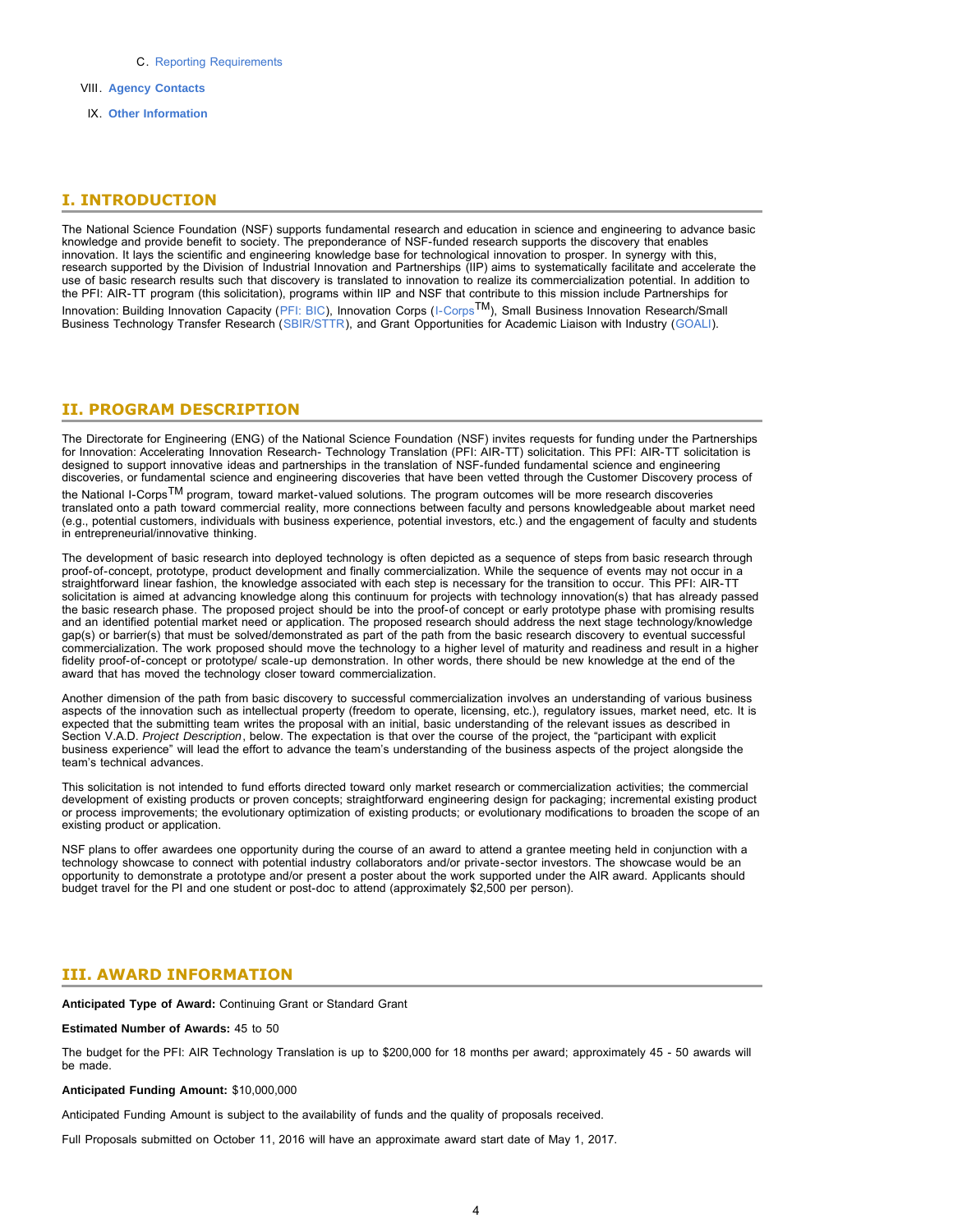### **IV. ELIGIBILITY INFORMATION**

### **Who May Submit Proposals:**

Proposals may only be submitted by the following:

Academic / Research Institutions; includes universities and two- and four-year colleges (including community colleges) accredited in, and having a campus located in, the US acting on behalf of their faculty members. Includes non-profit academic / research institutions.

#### **Who May Serve as PI:**

### **Lineage Requirement: There are two paths to meet the lineage requirement: through NSF-supported research results, or NSF-supported (National I-CorpsTM) customer discovery results**

- 1. Principal Investigator (PI) or a co-PI must have had an NSF award that ended no more than 6-years prior to the chosen submission window's full proposal deadline date or be a current NSF award recipient. The proposed proof-of-concept or prototype/ scale-up must be derived from the research results and/or discoveries from this underlying NSF award **-OR-**
- 2. The Principal Investigator (PI) or a co-PI must have graduated as part of an NSF cohort from an NSFfunded National I- Corps<sup>TM</sup> program within the past 3 years. The proposed proof-of-concept or prototype/ scale-up must be based on technology for which customer discovery activities were performed under the I- CorpsTM national training. In other words, it is **not** sufficient to just have had I- CorpsTM training; rather the customer discovery activities performed under the NSF-funded I- Corps<sup>TM</sup> grant need to be based on the technology that is proposed to be translated within the AIR-TT proposal.

Note: a proposal describing sole lineage to any of the following programs is not allowed and **may be returned without review**: Research Experiences for Undergraduates (REU), Research Experiences for Teachers (RET), the Graduate Research Fellowship Program (GRFP), PFI: AIR-TT, PFI: AIR-RA, Regional I-CorpsTM, and SBIR/STTR.

The PI must be a faculty member at a U.S. academic / research institution at the time of the award.

In addition to the PI, there must be at least one other participant on the project (e.g., someone listed as a co-PI, Senior Personnel, Other Professional, subawardee, consultant, collaborator, etc.) with explicit business experience (for example, someone from the technology transfer office, the business school, a local/regional development office, a business entity, etc.). This person must have an active role that is explicitly described along with the specification of a time commitment on the project.

#### **Limit on Number of Proposals per Organization:**

There are no restrictions or limits.

### **Limit on Number of Proposals per PI or Co-PI:** 1

No person may participate as the PI for more than one proposal submitted to any submission window of this PFI: AIR-TT solicitation. A PI may submit to consecutive submission windows; however, a resubmitted proposal that has not clearly taken into account the major comments or concerns resulting from the prior NSF review may be returned without review. The Foundation will treat the revised proposal as a new proposal, subject to the standard review procedures.

#### **Additional Eligibility Info:**

No collaborative proposals (defined as simultaneous proposal submissions for a joint project from different organizations, with each organization requesting a separate award) will be accepted.

### <span id="page-4-0"></span>**V. PROPOSAL PREPARATION AND SUBMISSION INSTRUCTIONS**

### **A. Proposal Preparation Instructions**

### **Letters of Intent** *(required)*:

Submission of a Letter of Intent (LOI) from the lead institution is mandatory. Letters of intent are to be submitted via FastLane which is available at [http://fastlane.nsf.gov/.](http://fastlane.nsf.gov/) The LOI allows the NSF to examine the submissions to identify topic areas and to anticipate review requirements in order to prepare for the proposal review process. The LOI will not be used to eliminate or deter full proposal submissions.

Enter the requested core Letter of Intent information as prompted by FastLane. The "synopsis" and the "other comments" data fields each can contain a maximum of 2,500 characters. Note that the LOIs are restricted as to the number of data fields and the number of characters in each of the "additional information" data fields that can be entered in FastLane.

Additionally, complete these data fields for the LOI:

*Lineage (255 chars) -* Identify the NSF lineage (connections to prior or existing NSF research award(s) underlying the anticipated PFI: AIR-TT proposal or the I-Corps<sup>TM</sup> award under which the relevant customer discovery activities were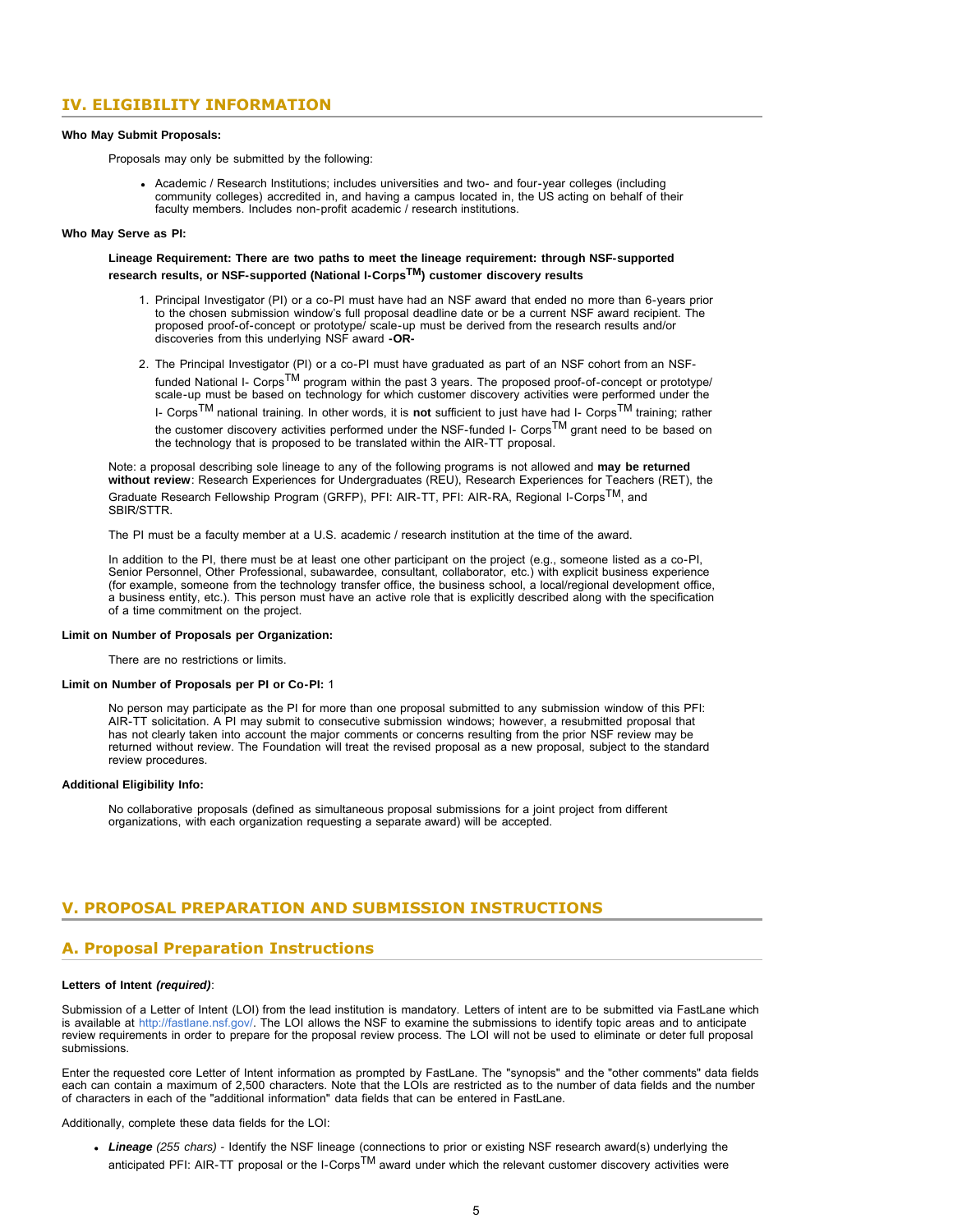performed); provide the NSF award number(s), the title, and the award performance dates.

- *Statement of the Innovation (255 chars)* Identify the anticipated market need / opportunity and the output (proof-of-
- concept or prototype/ scale-up) that will result from the translation of an existing research discovery.
- *List of Participating Organizations(s) (255 chars)* Provide identification of partner(s), *if appropriate*. If none, state NONE.

### **Letter of Intent Preparation Instructions**:

When submitting a Letter of Intent through FastLane in response to this Program Solicitation please note the conditions outlined below:

- Submission by an Authorized Organizational Representative (AOR) is required when submitting Letters of Intent.
- Lineage is required when submitting Letters of Intent
- Statement of the Innovation is required when submitting Letters of Intent
- List of Participating Organizations is required when submitting Letters of Intent
- Submission of multiple Letters of Intent is not allowed

**Full Proposal Preparation Instructions:** Proposers may opt to submit proposals in response to this Program Solicitation via Grants.gov or via the NSF FastLane system.

- Full proposals submitted via FastLane: Proposals submitted in response to this program solicitation should be prepared and submitted in accordance with the general guidelines contained in the NSF Grant Proposal Guide (GPG). The complete text of the GPG is available electronically on the NSF website at: [http://www.nsf.gov/publications/pub\\_summ.jsp?ods\\_key=gpg.](http://www.nsf.gov/publications/pub_summ.jsp?ods_key=gpg) Paper copies of the GPG may be obtained from the NSF Publications Clearinghouse, telephone (703) 292-7827 or by email from [nsfpubs@nsf.gov.](mailto:nsfpubs@nsf.gov) Proposers are reminded to identify this program solicitation number in the program solicitation block on the NSF Cover Sheet For Proposal to the National Science Foundation. Compliance with this requirement is critical to determining the relevant proposal processing guidelines. Failure to submit this information may delay processing.
- Full proposals submitted via Grants.gov: Proposals submitted in response to this program solicitation via Grants.gov should be prepared and submitted in accordance with the NSF Grants.gov Application Guide: A Guide for the Preparation and Submission of NSF Applications via Grants.gov. The complete text of the NSF Grants.gov Application Guide is available on the Grants.gov website and on the NSF website at: ([http://www.nsf.gov/publications/pub\\_summ.jsp?](http://www.nsf.gov/publications/pub_summ.jsp?ods_key=grantsgovguide) [ods\\_key=grantsgovguide\)](http://www.nsf.gov/publications/pub_summ.jsp?ods_key=grantsgovguide). To obtain copies of the Application Guide and Application Forms Package, click on the Apply tab on the Grants.gov site, then click on the Apply Step 1: Download a Grant Application Package and Application Instructions link and enter the funding opportunity number, (the program solicitation number without the NSF prefix) and press the Download Package button. Paper copies of the Grants.gov Application Guide also may be obtained from the NSF Publications Clearinghouse, telephone (703) 292-7827 or by e-mail from [nsfpubs@nsf.gov.](mailto:nsfpubs@nsf.gov)

See Chapter II.C.2 of the [GPG](http://www.nsf.gov/publications/pub_summ.jsp?ods_key=gpg) for guidance on the required sections of a full research proposal submitted to NSF. Please note that the proposal preparation instructions provided in this program solicitation may deviate from the GPG instructions.

#### *The following instructions deviate from or supplement the requirements contained within the NSF Grant Proposal Guide (GPG) or NSF* [Grants.gov](http://www.grants.gov/) **Application Guide. Where the solicitation specifications differ from the GPG, the guidance in the solicitation take precedence.**

A well-constructed PFI: AIR-TT proposal should convey how the project will accomplish the following goals:

- 1. Technical Advancement of the state of knowledge of the underlying research discovery toward commercial application via: A proof-of-concept development, demonstration and evaluation with results sufficient to determine applicability of
	- the innovation to the identified market application/opportunity; OR
	- A prototype/ scale-up development, demonstration and evaluation, with results sufficient to determine initial feasibility and functional limitations of the innovation in the identified market application/opportunity.
- 2. Commercial Although the predominance of effort is expected to be in the achievement of the technical goals, progress on the market/commercial side is also expected. The individual(s) with business experience should lead this effort. Types of issues that may be considered include: the identified market space, the market need, the competitive technologies; the potential impact of the proposed competitive innovation/substitution technology; necessary intellectual property protection, licensing opportunities and freedom to operate issues; and/or environmental health, safety, and/or other regulatory issues.
- 3. Educational Participants in this effort should demonstrate an enhanced understanding of innovation, technology commercialization and/or entrepreneurship by the end of the project.

The proposal consists of the following parts:

### A. **Cover Sheet**

The cover sheet is automatically generated by FastLane or Grants.gov based on information entered into the "Cover Sheet" module.

### B. **Project Summary (one-page limit)**

The Project Summary should be written in the third person and shall begin as follows: "This Accelerating Innovation Technology Translation project ..." Do not include proprietary information in the summary.

The summary MUST clearly address the following items:

**Box 1: Overview, Key Words:** The Overview should consist of a summary paragraph that briefly discusses the areas of application that are the initial target markets of the technology to be translated and the potential outcomes of the proposed activity. The key words/phrases should include the number assigned to the corresponding LOI submission and the NSF award number(s) of the claimed lineage award(s) in addition to the areas of technical expertise in science and engineering that are to be invoked in reviewing the proposal.

**Box 2: Intellectual Merit:** A summary paragraph addressing the intellectual merits of the proposed activity; e.g., areas where the project will advance knowledge.

**Box 3: Broader Impacts:** A summary paragraph that describes the potential societal, economic, commercial and educational impacts of the project.

The aggregate of the three text boxes cannot exceed 4,600 characters.

- C. **Table of Contents** The table of contents is automatically generated by FastLane or Grants.gov.
- D. **Project Description (cannot exceed 15 pages)**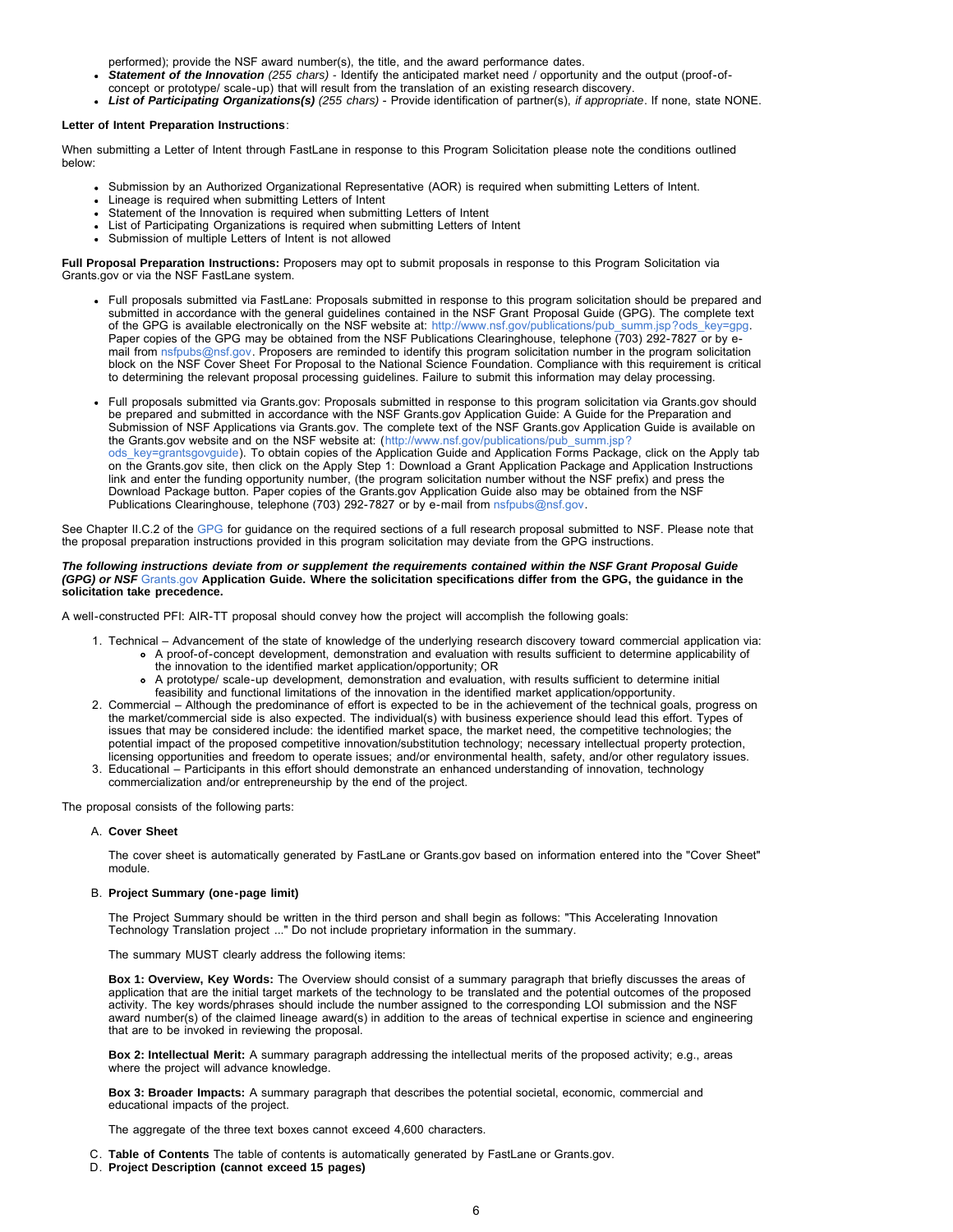The project description must include the following sections in the order specified. The corresponding bullets are suggestions for the type of information to be discussed in each section and are meant to be a guide. Adjustments in exact content and length of each section are allowable as necessary for the PI to present his/her ideas as clearly as possible. Please note that the instructions for this section of the proposal deviate from, and take precedence over, the guidance in the GPG.

Overview and Motivation (suggested length: 1-2 pages)

- Briefly describe the existing research discovery to be translated and the lineage to prior NSF support, through research activities and/or I-Corps<sup>TM</sup> customer discovery activities.
- Describe the key features of the innovation. What is the target market space? What is the key differentiator(s) from the current state of the art and other competing technologies? How is this beneficial to a potential customer?
- What is the intellectual merit of the proposed work?
- Explicitly identify the anticipated output of the project: proof-of-concept or prototype/ scale-up. What will be learned from the project? What are the knowledge gaps being addressed?

Market Opportunity and Intellectual Property (suggested length: 3-4 pages)

- Describe the broader impacts of the innovation in terms of societal, economic and/or commercial benefit.
- Discuss the market need(s) to be addressed and the preliminary market research that has been done to support that need. What are the existing competitive technologies, and what are their shortcomings?
- Describe how the innovation will offer a competitive solution or a competitive substitute. What features will make it competitive? What features keep potential competitors from circumventing the technology?
- Discuss the results of the preliminary patent search and the feasibility of obtaining needed licenses and/or sufficient protection for the intellectual property developed. Discuss any relevant background intellectual property held by the proposing institution, its availability for licensing, and an assessment of how another party might patent or practice around both background and anticipated intellectual property assets.

Technical Challenges and Research Plan (suggested length: 5-7 pages)

- Describe the current state-of-the-art knowledge about the underlying research discovery and include relevant data/results sufficient to describe the basis of the proposed work.
- Describe the envisioned next step on the path toward commercialization and the knowledge gaps and technical barriers that must be overcome to achieve the next step. How will successful demonstration of the proposed proofof-concept or prototype close the identified gap(s)?
- Describe the research plan to address the knowledge gaps and technical barriers. What are the specific tasks/activities that will be done in order to close the gaps so that the proof-of-concept or prototype can be demonstrated? Who will be assigned to the identified tasks? Note that a milestone chart is required as a supplemental document.

Team (suggested length: 1-2 pages)

- Describe the team members and the strengths they bring to the project. Are there partners and/or collaborators outside of the proposing institution? Describe their role and the value they add to the project.
- Describe the role of the project participant with business experience. How will he/she help achieve the goals of the project?

Strategy Toward Commercialization (suggested length: 1-2 pages)

Describe the overall strategy of a path toward commercialization that continues beyond the duration of this award.

Training and Involvement of Students / Post-doctoral Fellows (suggested length: 1-2 pages)

- Describe the plan for the involvement of undergraduate, graduate students and/or post-docs, incorporating an explanation of how the proposed effort will enhance their knowledge of innovation and technology commercialization beyond the usual research experience.
- Describe the broader impacts of the work proposed in the context of the development of a diverse and globally competitive workforce.

Patentable ideas, trade secrets, privileged or confidential commercial or financial information, disclosure of which may harm the proposer, should be included in proposals only when such information is necessary to convey an understanding of the proposed project. Such information must be clearly marked in the proposal and be appropriately labeled with a legend such as, "The following is (proprietary or confidential) information that (name of proposing organization) requests not be released to persons outside the Government, except for purposes of review and evaluation." The box for "Proprietary or Privileged Information" must be checked on the Cover Sheet when the proposal contains such information.

#### E. **References Cited**

Provide a comprehensive listing of relevant reference sources, including patent citations. If there are no references cited in the proposal, include a statement to that effect in this module.

### F. **Biographical Sketches**

Include short bios (two pages maximum) of the PI, co-PIs and other key personnel, including graduate students and postdoctoral fellows, if known. Highlight their technical expertise and track records in successful technology and/or business development. All participants listed as either co-PIs or other " Senior Personnel" must submit a bio sketch of no more than two pages.

### G. **Budgets and Subaward budgets**

The NSF Summary Proposal Budget is generated in FastLane or Grants.gov. Prepare a budget for each year. The system will automatically generate a cumulative budget for the entire project. A budget justification is required for each non-zero item in the budget; it should explicitly state how and where the requested funds will be spent. Note that the costs of initial patent searches and marketing studies are allowable costs.

It is allowable (but not required) to expend up to 50 percent of the total budget on a subaward(s). The purpose of the proposed subaward(s) should be to augment the capabilities of the submitting academic institution. While partnerships are encouraged, bear in mind that the NSF AIR funding does not intend to support large companies' research and development activities. The need for the subaward should be clearly explained and justified in the budget justification. If a subaward is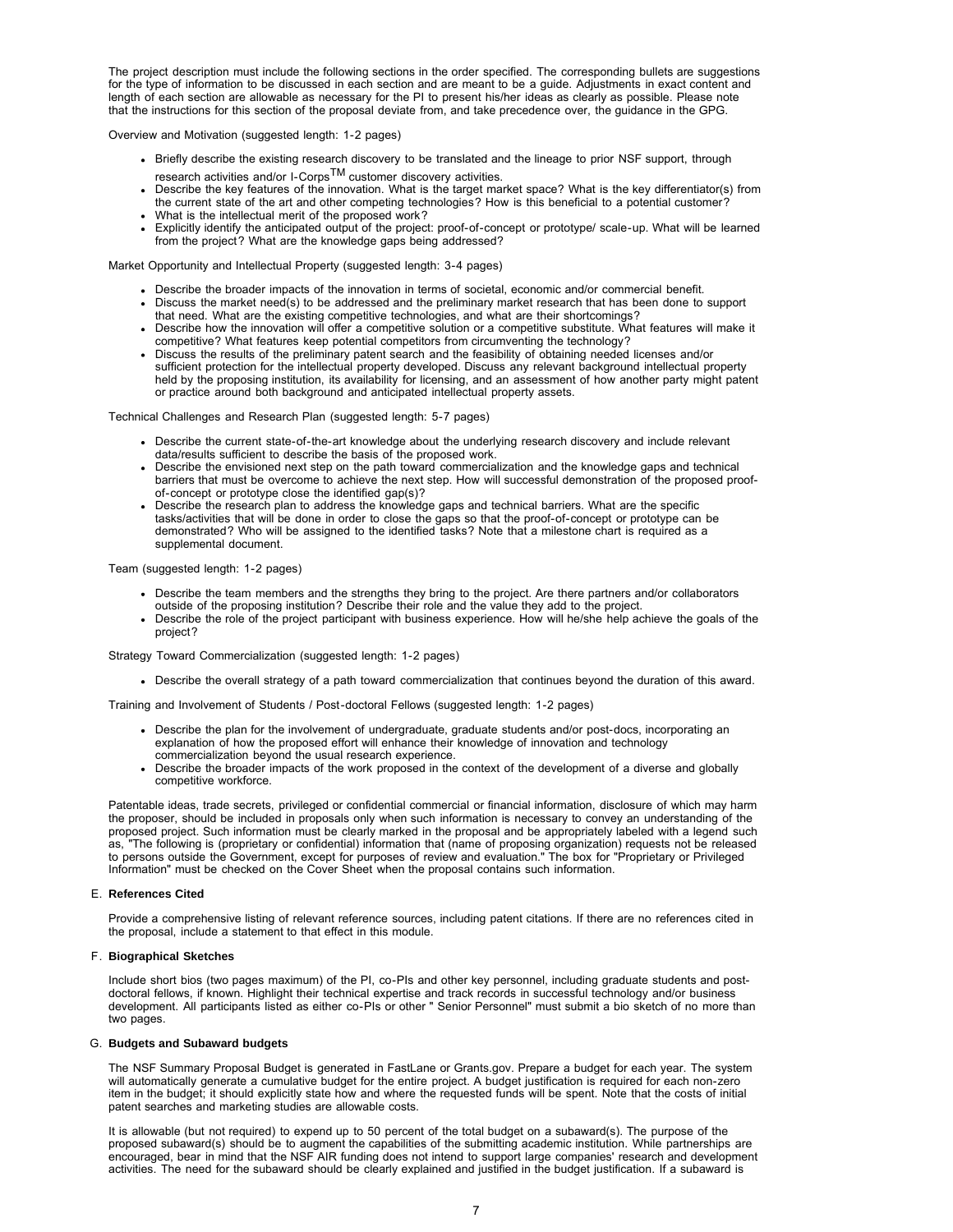proposed to a foreign entity, clearly justify the need for the foreign entity and how their participation is essential to the success of the project.

If other participating organizations are proposed and there is the possibility of joint development of intellectual property between the partners, it is the responsibility of the award recipients to discuss the appropriate intellectual property policies, including patent disclosures and filings. NSF is not responsible for the type of agreement reached between the grantee and any participating organizations/partners. Proposal partners must agree in advance of any award as to how intellectual property and publication rights will be handled. If applicable, an industry-university cooperative research agreement or university-university memorandum of understanding covering intellectual property rights including publication and patent rights must be submitted prior to an award.

Submit with the proposal a letter stating that the cooperative research agreement will be provided upon recommendation of an award; see Section J. If an award is recommended, the submitting institution must follow up by providing the signed, written agreement that has been negotiated with the participating organization(s) before NSF funding will be released.

If an award is recommended and there is a subaward to a company with which a PI or co-PI has a Conflict of Interest, the University must submit the conflict of interest plan for that individual covering the proposed work before NSF funding will be released. - (The Conflict of Interest plan is not required at the proposal stage, only upon recommendation of award.)

It is intended to offer awardees one opportunity during the course of the award to attend a grantee meeting held in conjunction with a technology showcase to connect with potential industry collaborators and/or private-sector investors. The showcase would be an opportunity to demonstrate a prototype and/or present a poster about the work supported under the AIR award. Applicants should budget travel to Washington, DC area for the PI and one student or post-doc to attend (approximately \$2,500 per person).

Funding requests will be evaluated relative to the scope and balance of the research planned.

### H. **Current and Pending Support**

The proposal should provide information regarding all research to which the PI, co-PI(s) and other Senior Personnel either have committed time or have planned to commit time. If none, state NONE.

For all ongoing or proposed projects, the following information should be provided for the Principal Investigators and Senior Personnel:

- Name of sponsoring organization and award number;
- Title and performance period of the award/proposal; and
- Person-months/calendar months (per year) devoted to the project by the PI and each of the Senior Personnel.

\*Current and Pending Support must be uploaded into the system. The proposal being submitted under this solicitation is considered "pending" and therefore MUST appear in the Current and Pending Support module.

#### I. **Facilities, Equipment, and Other Resources**

Discuss requirements for and the availability of facilities, equipment, and other resources required for the proposed project.

#### J. **Supplementary Documents**

Proposals missing any of these documents may be returned without review.

- Milestone Chart. A milestone chart with specific tasks and deliverables.
- List of Prior/Current NSF Awards. Only list the prior and/or current NSF award(s) with claimed lineage to the proposed work, including an I-Corps<sup>TM</sup> award, if applicable. Note the intellectual merit, broader impacts, and publications from any listed lineage awards.
- Letters of Collaboration. There are two types of collaboration, one involves individuals/organizations that are included in the budget, the other involves individuals/organizations that are not included in the budget. Any substantial collaboration with individuals/organizations not included in the budget should be described in the Facilities, Equipment and Other Resources section of the proposal (see [GPG Chapter II.C.2.i\)](http://www.nsf.gov/pubs/policydocs/pappguide/nsf15001/gpg_2.jsp#IIC2i). In either case, whether or not the collaborator is included in the budget, a letter of collaboration from each named participating organization must be provided at the time of submission of the proposal. Such letters must explicitly state the nature of the collaboration, appear on the organization's letterhead and be signed by the appropriate organizational representative.
- Letters of Support (limit of three letters). Letters of support are highly encouraged but not required and act as an indication of market validation for the proposed innovation. Meaningful content may demonstrate that dialog has been initiated with relevant stakeholders (potential customers, strategic partners or investors) for the proposed innovation and that the potential for a business opportunity may exist should the technology prove feasible. The letter must contain affiliation and contact information for the signatory individual.
- Letter of Cooperative Research Agreement. If applicable a letter stating that a CRA(s) will be provided upon recommendation of the award must be submitted with the proposal. If an award is recommended, the submitting institution must follow-up by providing a signed, written CRA(s) before NSF funding will be released.
- Data Management Plan. A Data Management Plan is required for all proposals submitted to NSF. Consult the data management requirements at this link: [http://www.nsf.gov/pubs/policydocs/pappguide/nsf15001/gpg\\_2.jsp#dmp.](http://www.nsf.gov/pubs/policydocs/pappguide/nsf15001/gpg_2.jsp#dmp)
- Postdoctoral Research Mentoring Plan. If applicable, a postdoctoral mentoring plan.
- Other Supplementary Docs. If applicable, letters regarding Use of Human Subjects, e.g., Institutional Review Board or IACUC approval of animal use.
- K. **Single Copy Documents**

Proposers are encouraged to supply an annotated list of suggested reviewers complete with contact information.

### <span id="page-7-0"></span>**B. Budgetary Information**

### **Cost Sharing:**

Inclusion of voluntary committed cost sharing is prohibited.

**Other Budgetary Limitations:**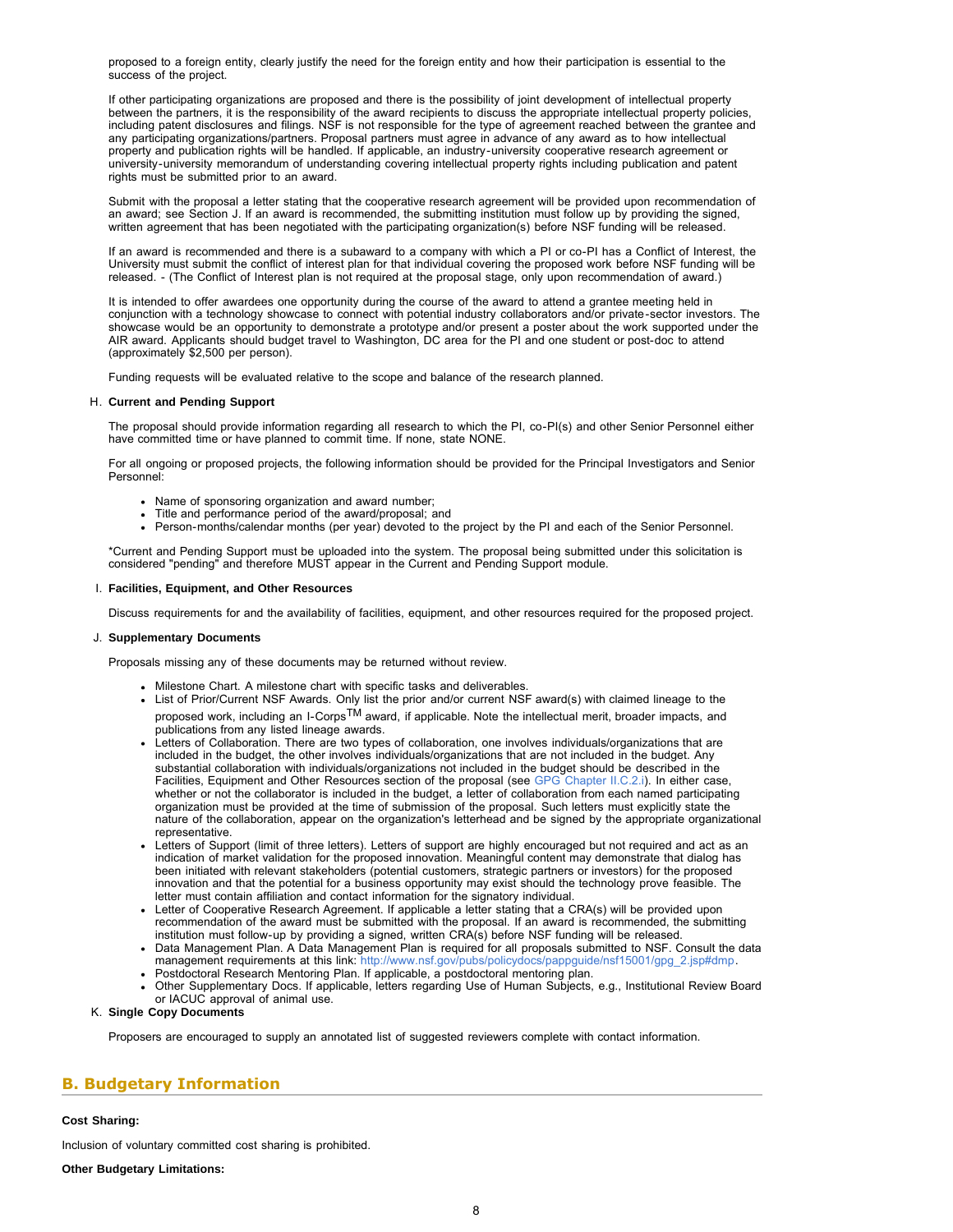<span id="page-8-0"></span>NSF will not provide salary support for personnel employed by Federal Agencies or Federally Funded Research and Development Centers.

Proposers may request up to \$200,000 from NSF for award durations of 18 months.

### **C. Due Dates**

**Letter of Intent Due Date(s)** *(required)* (due by 5 p.m. submitter's local time):

September 08, 2016

**Full Proposal Deadline(s)** (due by 5 p.m. submitter's local time):

October 11, 2016

### <span id="page-8-1"></span>**D. FastLane/Grants.gov Requirements**

### **For Proposals Submitted Via FastLane:**

To prepare and submit a proposal via FastLane, see detailed technical instructions available at: [https://www.fastlane.nsf.gov/a1/newstan.htm.](https://www.fastlane.nsf.gov/a1/newstan.htm) For FastLane user support, call the FastLane Help Desk at 1-800- 673-6188 or e-mail [fastlane@nsf.gov.](mailto:fastlane@nsf.gov) The FastLane Help Desk answers general technical questions related to the use of the FastLane system. Specific questions related to this program solicitation should be referred to the NSF program staff contact(s) listed in Section VIII of this funding opportunity.

### **For Proposals Submitted Via Grants.gov:**

Before using Grants.gov for the first time, each organization must register to create an institutional profile. Once registered, the applicant's organization can then apply for any federal grant on the Grants.gov website. Comprehensive information about using Grants.gov is available on the Grants.gov Applicant Resources webpage: [http://www.grants.gov/web/grants/applicants.html.](http://www.grants.gov/web/grants/applicants.html) In addition, the NSF Grants.gov Application Guide (see link in Section V.A) provides instructions regarding the technical preparation of proposals via Grants.gov. For Grants.gov user support, contact the Grants.gov Contact Center at 1-800-518-4726 or by email: [support@grants.gov](mailto:support@grants.gov). The Grants.gov Contact Center answers general technical questions related to the use of Grants.gov. Specific questions related to this program solicitation should be referred to the NSF program staff contact(s) listed in Section VIII of this solicitation.

*Submitting the Proposal:* Once all documents have been completed, the Authorized Organizational Representative (AOR) must submit the application to Grants.gov and verify the desired funding opportunity and agency to which the application is submitted. The AOR must then sign and submit the application to Grants.gov. The completed application will be transferred to the NSF FastLane system for further processing.

Proposers that submitted via FastLane are strongly encouraged to use FastLane to verify the status of their submission to NSF. For proposers that submitted via Grants.gov, until an application has been received and validated by NSF, the Authorized Organizational Representative may check the status of an application on Grants.gov. After proposers have received an e-mail notification from NSF, Research.gov should be used to check the status of an application.

# <span id="page-8-2"></span>**VI. NSF PROPOSAL PROCESSING AND REVIEW PROCEDURES**

Proposals received by NSF are assigned to the appropriate NSF program for acknowledgement and, if they meet NSF requirements, for review. All proposals are carefully reviewed by a scientist, engineer, or educator serving as an NSF Program Officer, and usually by three to ten other persons outside NSF either as *ad hoc* reviewers, panelists, or both, who are experts in the particular fields represented by the proposal. These reviewers are selected by Program Officers charged with oversight of the review process. Proposers are invited to suggest names of persons they believe are especially well qualified to review the proposal and/or persons they would prefer not review the proposal. These suggestions may serve as one source in the reviewer selection process at the Program Officer's discretion. Submission of such names, however, is optional. Care is taken to ensure that reviewers have no conflicts of interest with the proposal. In addition, Program Officers may obtain comments from site visits before recommending final action on proposals. Senior NSF staff further review recommendations for awards. A flowchart that depicts the entire NSF proposal and award process (and associated timeline) is included in the [GPG](http://www.nsf.gov/publications/pub_summ.jsp?ods_key=gpg) as Exhibit III-1.

A comprehensive description of the Foundation's merit review process is available on the NSF website at: [http://www.nsf.gov/bfa/dias/policy/merit\\_review/](http://www.nsf.gov/bfa/dias/policy/merit_review/).

Proposers should also be aware of core strategies that are essential to the fulfillment of NSF's mission, as articulated in *[Investing in](http://www.nsf.gov/publications/pub_summ.jsp?ods_key=nsf14043) [Science, Engineering, and Education for the Nation's Future: NSF Strategic Plan for 2014-2018](http://www.nsf.gov/publications/pub_summ.jsp?ods_key=nsf14043)*. These strategies are integrated in the program planning and implementation process, of which proposal review is one part. NSF's mission is particularly wellimplemented through the integration of research and education and broadening participation in NSF programs, projects, and activities.

One of the strategic objectives in support of NSF's mission is to foster integration of research and education through the programs, projects, and activities it supports at academic and research institutions. These institutions must recruit, train, and prepare a diverse STEM workforce to advance the frontiers of science and participate in the U.S. technology-based economy. NSF's contribution to the national innovation ecosystem is to provide cutting-edge research under the guidance of the Nation's most creative scientists and engineers. NSF also supports development of a strong science, technology, engineering, and mathematics (STEM) workforce by investing in building the knowledge that informs improvements in STEM teaching and learning.

NSF's mission calls for the broadening of opportunities and expanding participation of groups, institutions, and geographic regions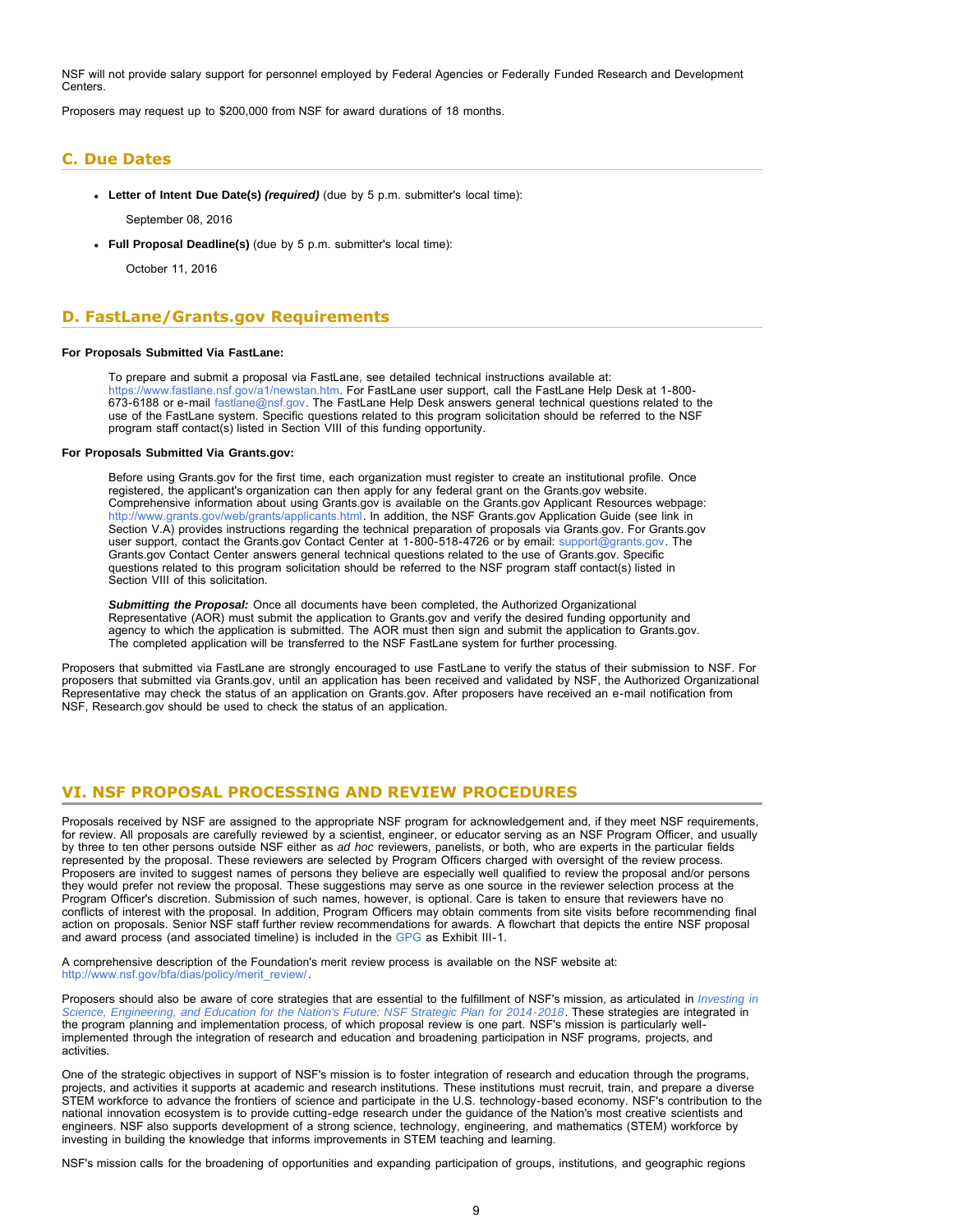that are underrepresented in STEM disciplines, which is essential to the health and vitality of science and engineering. NSF is committed to this principle of diversity and deems it central to the programs, projects, and activities it considers and supports.

### <span id="page-9-0"></span>**A. Merit Review Principles and Criteria**

The National Science Foundation strives to invest in a robust and diverse portfolio of projects that creates new knowledge and enables breakthroughs in understanding across all areas of science and engineering research and education. To identify which projects to support, NSF relies on a merit review process that incorporates consideration of both the technical aspects of a proposed project and its potential to contribute more broadly to advancing NSF's mission "to promote the progress of science; to advance the national health, prosperity, and welfare; to secure the national defense; and for other purposes." NSF makes every effort to conduct a fair, competitive, transparent merit review process for the selection of projects.

### **1. Merit Review Principles**

These principles are to be given due diligence by PIs and organizations when preparing proposals and managing projects, by reviewers when reading and evaluating proposals, and by NSF program staff when determining whether or not to recommend proposals for funding and while overseeing awards. Given that NSF is the primary federal agency charged with nurturing and supporting excellence in basic research and education, the following three principles apply:

- All NSF projects should be of the highest quality and have the potential to advance, if not transform, the frontiers of knowledge.
- NSF projects, in the aggregate, should contribute more broadly to achieving societal goals. These "Broader Impacts" may be accomplished through the research itself, through activities that are directly related to specific research projects, or through activities that are supported by, but are complementary to, the project. The project activities may be based on previously established and/or innovative methods and approaches, but in either case must be well justified.
- Meaningful assessment and evaluation of NSF funded projects should be based on appropriate metrics, keeping in mind the likely correlation between the effect of broader impacts and the resources provided to implement projects. If the size of the activity is limited, evaluation of that activity in isolation is not likely to be meaningful. Thus, assessing the effectiveness of these activities may best be done at a higher, more aggregated, level than the individual project.

With respect to the third principle, even if assessment of Broader Impacts outcomes for particular projects is done at an aggregated level, PIs are expected to be accountable for carrying out the activities described in the funded project. Thus, individual projects should include clearly stated goals, specific descriptions of the activities that the PI intends to do, and a plan in place to document the outputs of those activities.

These three merit review principles provide the basis for the merit review criteria, as well as a context within which the users of the criteria can better understand their intent.

### **2. Merit Review Criteria**

All NSF proposals are evaluated through use of the two National Science Board approved merit review criteria. In some instances, however, NSF will employ additional criteria as required to highlight the specific objectives of certain programs and activities.

The two merit review criteria are listed below. **Both** criteria are to be given **full consideration** during the review and decisionmaking processes; each criterion is necessary but neither, by itself, is sufficient. Therefore, proposers must fully address both criteria. ([GPG](http://www.nsf.gov/publications/pub_summ.jsp?ods_key=gpg) Chapter II.C.2.d.i. contains additional information for use by proposers in development of the Project Description section of the proposal.) Reviewers are strongly encouraged to review the criteria, including [GPG](http://www.nsf.gov/publications/pub_summ.jsp?ods_key=gpg) Chapter II.C.2.d.i., prior to the review of a proposal.

When evaluating NSF proposals, reviewers will be asked to consider what the proposers want to do, why they want to do it, how they plan to do it, how they will know if they succeed, and what benefits could accrue if the project is successful. These issues apply both to the technical aspects of the proposal and the way in which the project may make broader contributions. To that end, reviewers will be asked to evaluate all proposals against two criteria:

- **Intellectual Merit:** The Intellectual Merit criterion encompasses the potential to advance knowledge; and
- **Broader Impacts:** The Broader Impacts criterion encompasses the potential to benefit society and contribute to the achievement of specific, desired societal outcomes.

The following elements should be considered in the review for both criteria:

- 1. What is the potential for the proposed activity to
	- a. Advance knowledge and understanding within its own field or across different fields (Intellectual Merit); and b. Benefit society or advance desired societal outcomes (Broader Impacts)?
- 2. To what extent do the proposed activities suggest and explore creative, original, or potentially transformative concepts? 3. Is the plan for carrying out the proposed activities well-reasoned, well-organized, and based on a sound rationale? Does the plan incorporate a mechanism to assess success?
- 4. How well qualified is the individual, team, or organization to conduct the proposed activities?
- 5. Are there adequate resources available to the PI (either at the home organization or through collaborations) to carry out the proposed activities?

Broader impacts may be accomplished through the research itself, through the activities that are directly related to specific research projects, or through activities that are supported by, but are complementary to, the project. NSF values the advancement of scientific knowledge and activities that contribute to achievement of societally relevant outcomes. Such outcomes include, but are not limited to: full participation of women, persons with disabilities, and underrepresented minorities in science, technology, engineering, and mathematics (STEM); improved STEM education and educator development at any level; increased public scientific literacy and public engagement with science and technology; improved well-being of individuals in society; development of a diverse, globally competitive STEM workforce; increased partnerships between academia, industry, and others; improved national security; increased economic competitiveness of the United States; and enhanced infrastructure for research and education.

Proposers are reminded that reviewers will also be asked to review the Data Management Plan and the Postdoctoral Researcher Mentoring Plan, as appropriate.

### **Additional Solicitation Specific Review Criteria**

In making the final award decisions, NSF also may consider the following: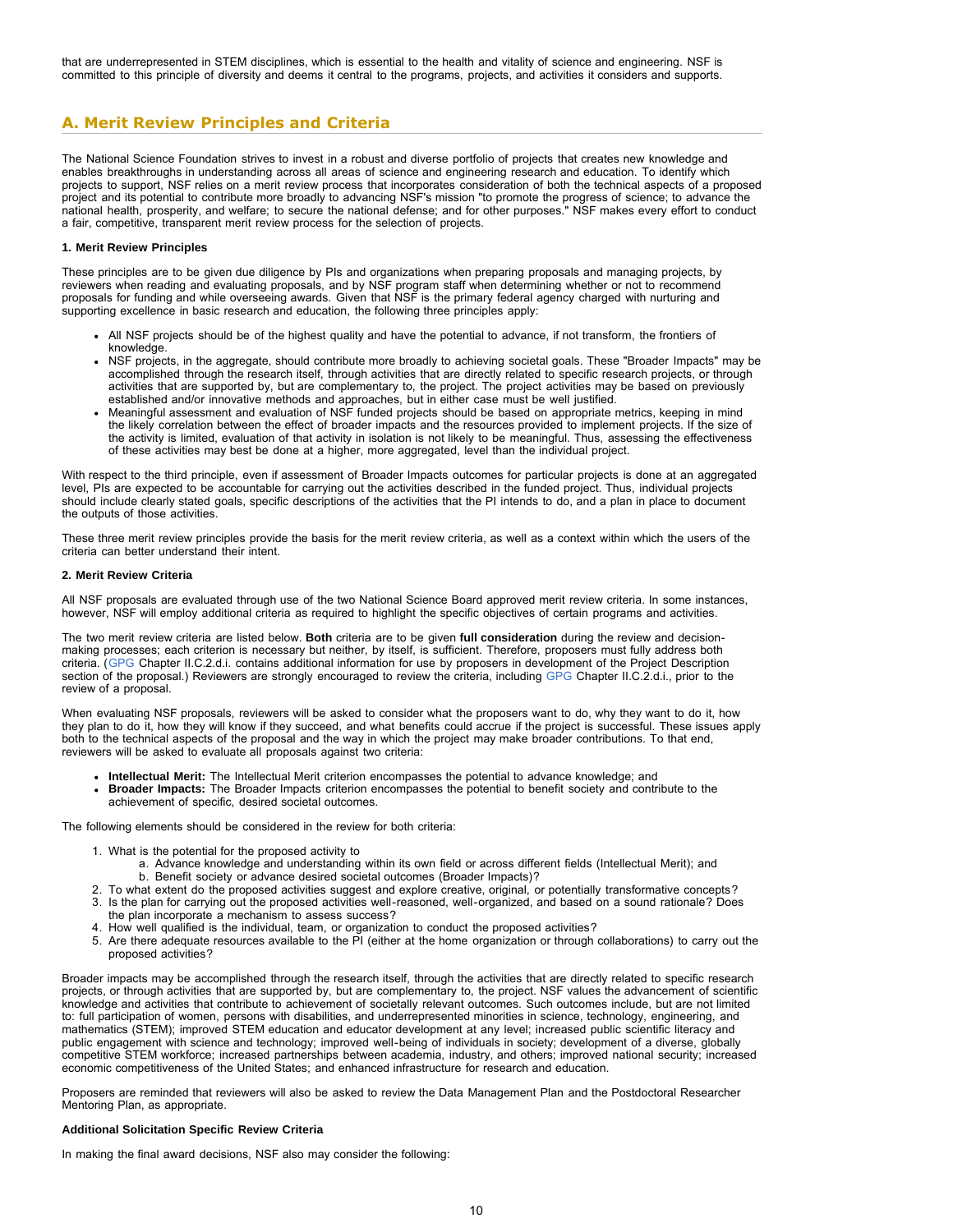- Geographic distribution and diversity of academic institutions involved in the partnership
- Distribution of technology or industry sectors served

### *Additional Review Criteria:*

- The strength of the discussion of the market need and how the innovation has the potential to offer a competitive solution or competitive advantage.
- The merit of the research plan to translate the existing research discovery to proof-of-concept, prototype or scale-up. The demonstrated understanding of the technology barrier(s) or knowledge gap(s) and how the proof-of-concept, prototype
- or scale-up has the potential to overcome that gap(s).
- The lineage of the proposed work to the prior NSF-supported research or customer discovery results.
- The suitability of the proposed team to successfully complete the project. The quality of the preliminary patent search and accompanying discussion to support the feasibility of obtaining needed licenses and/or sufficient protection for intellectual property developed.
- The quality of the strategy for a path toward commercialization.
- The quality of the plan for involvement of undergraduate, graduate students and/or post-docs, incorporating an explanation of how the proposed effort will enhance their knowledge of innovation.

The reasonableness of the budget and budget justification that indicate how and where the requested funds will be spent. Note, if there is a minimal research component (i.e., most of the work is to generate a business plan or to understand market need), the proposal will not be accepted.

# <span id="page-10-0"></span>**B. Review and Selection Process**

Proposals submitted in response to this program solicitation will be reviewed by

#### Ad hoc Review and/or Panel Review.

Reviewers will be asked to evaluate proposals using two National Science Board approved merit review criteria and, if applicable, additional program specific criteria. A summary rating and accompanying narrative will generally be completed and submitted by each reviewer and/or panel. The Program Officer assigned to manage the proposal's review will consider the advice of reviewers and will formulate a recommendation.

After scientific, technical and programmatic review and consideration of appropriate factors, the NSF Program Officer recommends to the cognizant Division Director whether the proposal should be declined or recommended for award. NSF strives to be able to tell applicants whether their proposals have been declined or recommended for funding within six months. Large or particularly complex proposals or proposals from new awardees may require additional review and processing time. The time interval begins on the deadline or target date, or receipt date, whichever is later. The interval ends when the Division Director acts upon the Program Officer's recommendation.

After programmatic approval has been obtained, the proposals recommended for funding will be forwarded to the Division of Grants and Agreements for review of business, financial, and policy implications. After an administrative review has occurred, Grants and Agreements Officers perform the processing and issuance of a grant or other agreement. Proposers are cautioned that only a Grants and Agreements Officer may make commitments, obligations or awards on behalf of NSF or authorize the expenditure of funds. No commitment on the part of NSF should be inferred from technical or budgetary discussions with a NSF Program Officer. A Principal Investigator or organization that makes financial or personnel commitments in the absence of a grant or cooperative agreement signed by the NSF Grants and Agreements Officer does so at their own risk.

Once an award or declination decision has been made, Principal Investigators are provided feedback about their proposals. In all cases, reviews are treated as confidential documents. Verbatim copies of reviews, excluding the names of the reviewers or any reviewer-identifying information, are sent to the Principal Investigator/Project Director by the Program Officer. In addition, the proposer will receive an explanation of the decision to award or decline funding.

# <span id="page-10-1"></span>**VII. AWARD ADMINISTRATION INFORMATION**

# <span id="page-10-2"></span>**A. Notification of the Award**

Notification of the award is made to *the submitting organization* by a Grants Officer in the Division of Grants and Agreements. Organizations whose proposals are declined will be advised as promptly as possible by the cognizant NSF Program administering the program. Verbatim copies of reviews, not including the identity of the reviewer, will be provided automatically to the Principal Investigator. (See Section VI.B. for additional information on the review process).

# <span id="page-10-3"></span>**B. Award Conditions**

An NSF award consists of: (1) the award notice, which includes any special provisions applicable to the award and any numbered amendments thereto; (2) the budget, which indicates the amounts, by categories of expense, on which NSF has based its support (or otherwise communicates any specific approvals or disapprovals of proposed expenditures); (3) the proposal referenced in the award notice; (4) the applicable award conditions, such as Grant General Conditions (GC-1)\*; or Research Terms and Conditions\* and (5) any announcement or other NSF issuance that may be incorporated by reference in the award notice. Cooperative agreements also are administered in accordance with NSF Cooperative Agreement Financial and Administrative Terms and Conditions (CA-FATC) and the applicable Programmatic Terms and Conditions. NSF awards are electronically signed by an NSF Grants and Agreements Officer and transmitted electronically to the organization via e-mail.

\*These documents may be accessed electronically on NSF's Website at [http://www.nsf.gov/awards/managing/award\\_conditions.jsp?](http://www.nsf.gov/awards/managing/award_conditions.jsp?org=NSF) [org=NSF.](http://www.nsf.gov/awards/managing/award_conditions.jsp?org=NSF) Paper copies may be obtained from the NSF Publications Clearinghouse, telephone (703) 292-7827 or by e-mail from [nsfpubs@nsf.gov.](mailto:nsfpubs@nsf.gov)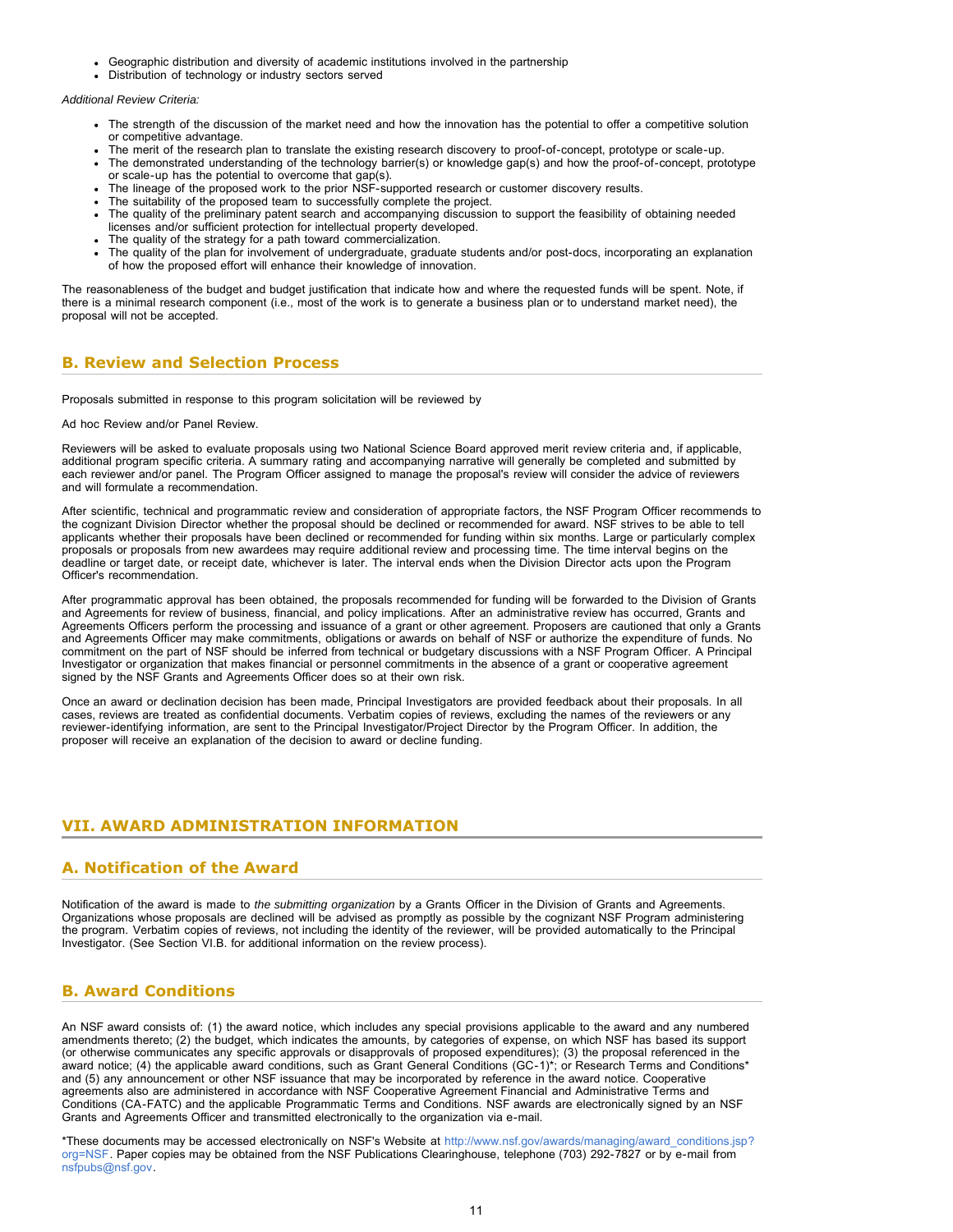More comprehensive information on NSF Award Conditions and other important information on the administration of NSF awards is contained in the NSF *Award & Administration Guide* (AAG) Chapter II, available electronically on the NSF Website at [http://www.nsf.gov/publications/pub\\_summ.jsp?ods\\_key=aag.](http://www.nsf.gov/publications/pub_summ.jsp?ods_key=aag)

#### **Special Award Conditions:**

Grantees may be requested to present a technology translation plan via a webinar format to NSF program officer staff between 12 and 18 months after the start of the award. Details will be provided after award.

During the course of the award, a grantee meeting will be held in conjunction with a technology showcase to connect with potential industry collaborators and/or private-sector investors. The showcase is an opportunity to demonstrate a prototype and/or present a poster about the work supported under the AIR award. Applicants should budget travel for the PI and one student or post-doc to attend (approximately \$2,500 per person).

# <span id="page-11-0"></span>**C. Reporting Requirements**

For all multi-year grants (including both standard and continuing grants), the Principal Investigator must submit an annual project report to the cognizant Program Officer no later than 90 days prior to the end of the current budget period. (Some programs or awards require submission of more frequent project reports). No later than 120 days following expiration of a grant, the PI also is required to submit a final project report, and a project outcomes report for the general public.

Failure to provide the required annual or final project reports, or the project outcomes report, will delay NSF review and processing of any future funding increments as well as any pending proposals for all identified PIs and co-PIs on a given award. PIs should examine the formats of the required reports in advance to assure availability of required data.

PIs are required to use NSF's electronic project-reporting system, available through Research.gov, for preparation and submission of annual and final project reports. Such reports provide information on accomplishments, project participants (individual and organizational), publications, and other specific products and impacts of the project. Submission of the report via Research.gov constitutes certification by the PI that the contents of the report are accurate and complete. The project outcomes report also must be prepared and submitted using Research.gov. This report serves as a brief summary, prepared specifically for the public, of the nature and outcomes of the project. This report will be posted on the NSF website exactly as it is submitted by the PI.

<span id="page-11-1"></span>More comprehensive information on NSF Reporting Requirements and other important information on the administration of NSF awards is contained in the NSF *Award & Administration Guide* (AAG) Chapter II, available electronically on the NSF Website at [http://www.nsf.gov/publications/pub\\_summ.jsp?ods\\_key=aag.](http://www.nsf.gov/publications/pub_summ.jsp?ods_key=aag)

# **VIII. AGENCY CONTACTS**

*Please note that the program contact information is current at the time of publishing. See program website for any updates to the points of contact.*

General inquiries regarding this program should be made to:

Barbara H. Kenny, Program Director, telephone: (703) 292-4667, email: [bkenny@nsf.gov](mailto:bkenny@nsf.gov)

For questions related to the use of FastLane, contact:

FastLane Help Desk, telephone: 1-800-673-6188; e-mail: [fastlane@nsf.gov.](mailto:fastlane@nsf.gov)

For questions relating to Grants.gov contact:

Grants.gov Contact Center: If the Authorized Organizational Representatives (AOR) has not received a confirmation message from Grants.gov within 48 hours of submission of application, please contact via telephone: 1-800-518-4726; email: [support@grants.gov.](mailto:support@grants.gov)

### <span id="page-11-2"></span>**IX. OTHER INFORMATION**

The NSF website provides the most comprehensive source of information on NSF Directorates (including contact information), programs and funding opportunities. Use of this website by potential proposers is strongly encouraged. In addition, "NSF Update" is an information-delivery system designed to keep potential proposers and other interested parties apprised of new NSF funding opportunities and publications, important changes in proposal and award policies and procedures, and upcoming NSF [Grants](http://www.nsf.gov/bfa/dias/policy/outreach.jsp) [Conferences.](http://www.nsf.gov/bfa/dias/policy/outreach.jsp) Subscribers are informed through e-mail or the user's Web browser each time new publications are issued that match their identified interests. "NSF Update" also is available on [NSF's website.](http://www.nsf.gov/cgi-bin/good-bye?https://public.govdelivery.com/accounts/USNSF/subscriber/new?topic_id=USNSF_179)

Grants.gov provides an additional electronic capability to search for Federal government-wide grant opportunities. NSF funding opportunities may be accessed via this mechanism. Further information on Grants.gov may be obtained at [http://www.grants.gov.](http://www.grants.gov/)

### **ABOUT THE NATIONAL SCIENCE FOUNDATION**

The National Science Foundation (NSF) is an independent Federal agency created by the National Science Foundation Act of 1950, as amended (42 USC 1861-75). The Act states the purpose of the NSF is "to promote the progress of science; [and] to advance the